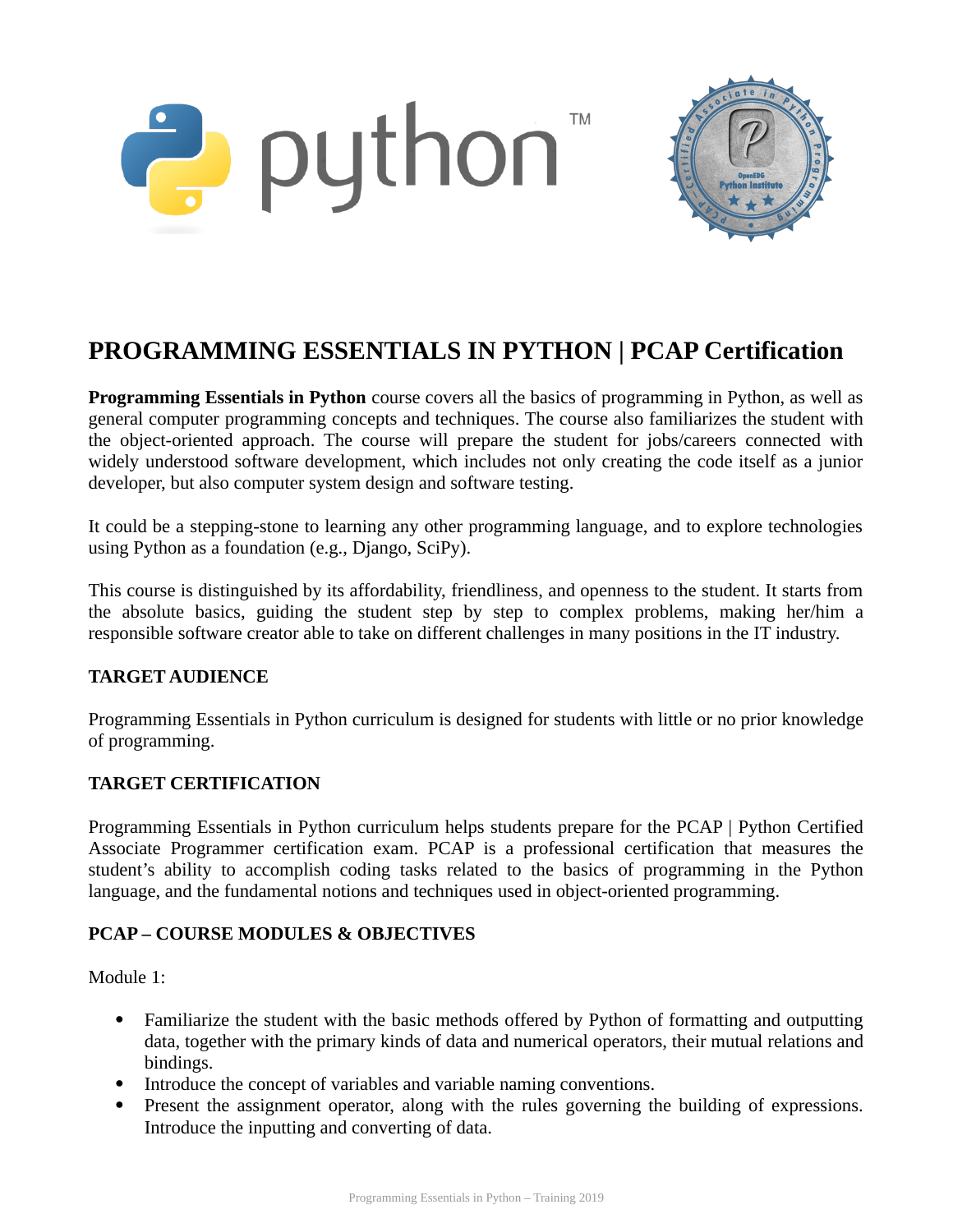Module 2:

- Familiarize the student with the concept of Boolean values, in order to compare difference values and control the execution paths using the if and if-else instructions.
- Introduce the utilization of loops (while and for) and how to control their behavior using the break and continue instructions.
- Present the difference between logical and bitwise operations.
- Acquaint the student with the concept of lists and list processing, including the iteration provided by the for loop, and slicing.
- Explain the idea of multi-dimensional arrays.

Module 3:

- Acquaint the student with the defining and using of functions their rationale, purpose, conventions, and traps.
- Present the concept of passing arguments in different ways and setting their default values, along with the mechanisms of returning the function's results.
- Explain name scope issues. Introduce new data aggregates: tuples and dictionaries, and show their role in data processing.

Module 4:

- Familiarize the student with Python modules: their rationale, function, how to import them in different ways, and present the content of some standard modules provided by Python.
- Present the way in which modules are coupled together to make packages.
- Acquaint the student with the concept of an exception and Python's implementation of it, including the try-except instruction, with its applications, and the raise instruction.
- Introduce strings and their specific methods, together with their similarities and differences compared to lists.

Module 5:

- Acquaint the student with the fundamentals of OOP (Object Oriented Programming) and the way they are adopted in Python, showing the difference between OOP and the classical, procedural approach.
- Present the standard objective features: inheritance, abstraction, encapsulation, and polymorphism, along with Python-specific issues like instance vs. class variables, and Python's implementation of inheritance. Exceptions are discussed again in a more detailed way, showing their objective nature.
- Familiarize the student with Python's generators (the yield instruction) and closures (the lambda keyword).
- Demonstrate the means Python developers can use to process (create, read, and write) files.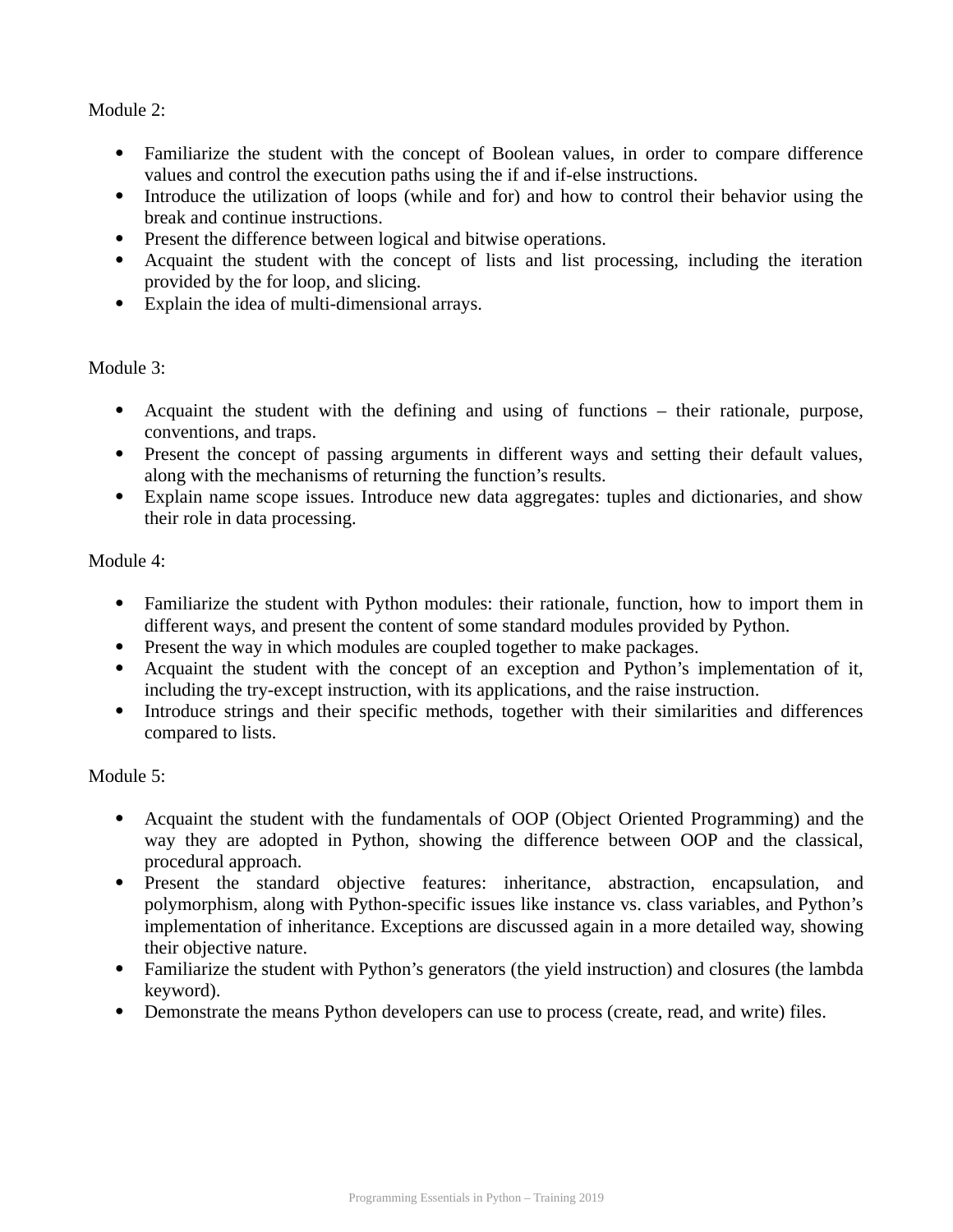## **WHY LEARN PROGRAMMING?**

For several reasons:

- To become a creator: a highly creative and powerful one. Go as far as your imagination lets you.
- Strong programming skills are a hot commodity on the job market!
- Boost your earning potential!
- Programming is the language of the future.
- Learning to program means learning to think in abstract and more precise ways.
- It will help you do better in other areas!

#### **WHY LEARN PYTHON?**

- It is omnipresent people use numerous Python-powered devices on a daily basis, whether they realize it or not.
- There have been millions (well, actually billions) of lines of code written in Python, which means almost unlimited opportunities for code reuse and learning from well-crafted examples.
- It is easy to learn the time needed to learn Python is shorter than for many other languages; this means that it's possible to start the actual programming faster.
- It is easy to use for writing new software it's often possible to write code faster when using Python.
- It is easy to obtain, install and deploy Python is free, open and multiplatform; not all languages can boast that.
- There is a large and very active Python community.
- It will give you a solid foundation and allow you to learn other programming languages (e.g., C++, Java, or C) much easier and much faster.
- It will be fun!

#### **PYTHON IS A GREAT CHOICE FOR**

- Web and Internet development (e.g., Django and Pyramid frameworks, Flask and Bottle microframeworks)
- Scientific and numeric computing (e.g.,  $SciPy a$  collection of packages for the purposes of mathematics, science, and engineering; Ipython – an interactive shell that features editing and recording of work sessions)
- Education (it's a brilliant language for teaching programming!)
- Desktop GUIs (e.g., wxWidgets, Kivy, Qt)
- Software Development (build control, management, and testing Scons, Buildbot, Apache Gump, Roundup, Trac)
- Business applications (ERP and e-commerce systems Odoo, Tryton)
- Networking Automation (NETCONF, RESTCONF, APIC-EM, APIC)